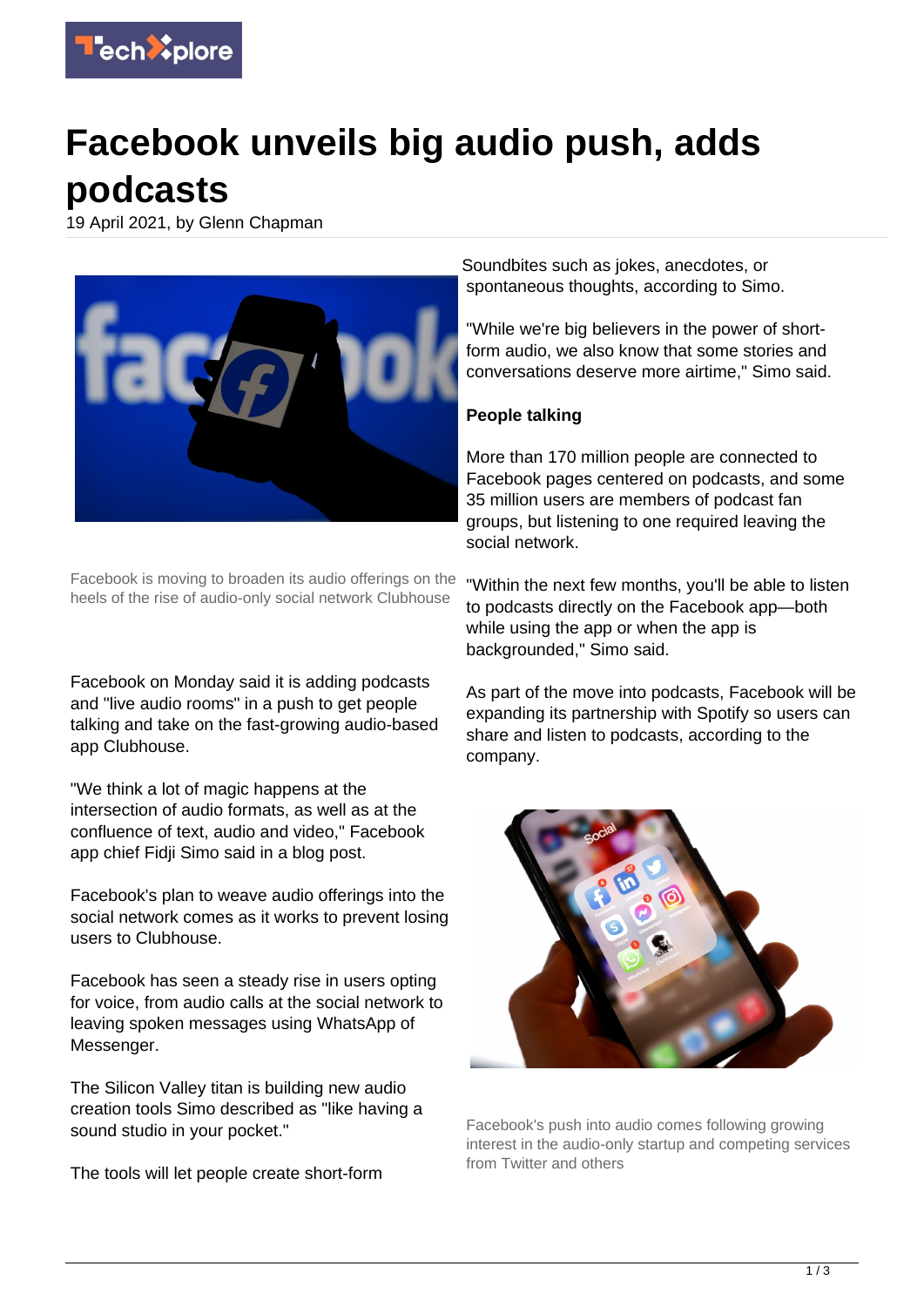

Facebook also planned to begin testing Live Audio Rooms, expected the feature to be available to all users by the middle of this year.

To make its audio offerings sustainable for the longterm, Facebook is building in ways for people creating content to make money, according to Simo.

Creators hosting Live Audio Rooms will be able to get paid directly by fans, and Facebook plans to add the option to charge for access, Simo said.

Safety and privacy safeguards are also being added to audio features, according to the social network.

The news came a day after Clubhouse said it closed a new funding round as the popular live audio app struggles to scale up in response to demand. The latest round gives the startup a valuation of some \$4 billion, according to sources.

Launched last year, the San Francisco-based platform is looking to establish itself as the standardbearer for digital audio and has already inspired copycat products.

Facebook's move is "a natural response to a competitive threat," tech analyst Rob Enderle of Enderle Group.

"It you do nothing, you could become MySpace," he added, referring to a pioneering social network that faded into oblivion after Facebook arrived.

Facebook's pattern has been to either buy startups the pose potential threats or to copy features that are attracting users, the analyst noted.

While riding the hot trend in audio-centric online socializing is smart of Facebook, squashing Clubhouse could add to scrutiny it already faces from antitrust regulators, according to Enderle.

"When a competitor comes along providing your customers something that you aren't, you don't have a lot of choices in how to respond."

© 2021 AFP